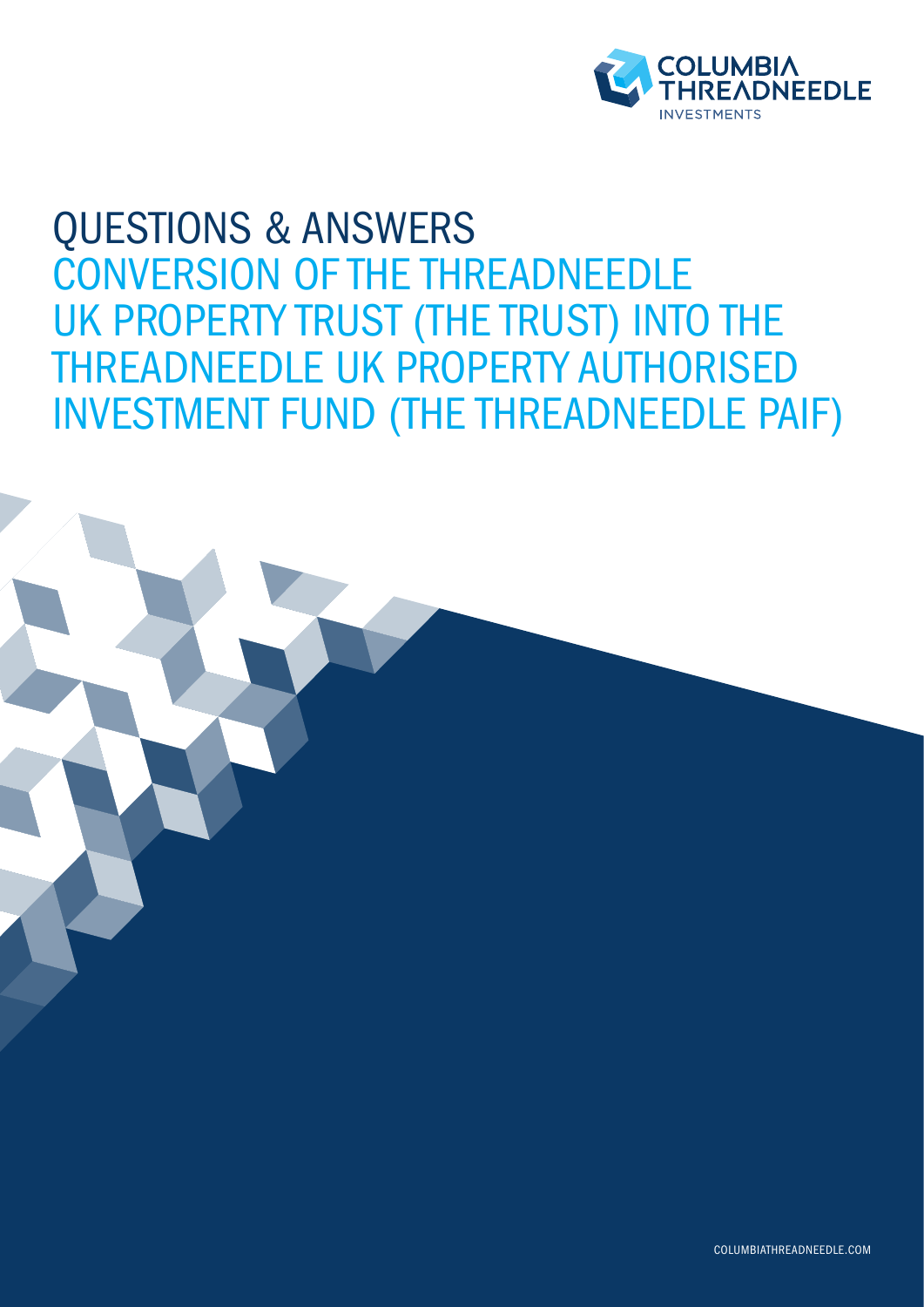# **CONTENTS**

| <b>APPENDIX 1</b>                                    |                                                    |  |  |  |  |
|------------------------------------------------------|----------------------------------------------------|--|--|--|--|
| Main features of the Threadneedle UK Property Trust, |                                                    |  |  |  |  |
| Threadneedle UK Property Authorised Investment Fund, |                                                    |  |  |  |  |
|                                                      | and the Threadneedle UK Property Authorised Trust8 |  |  |  |  |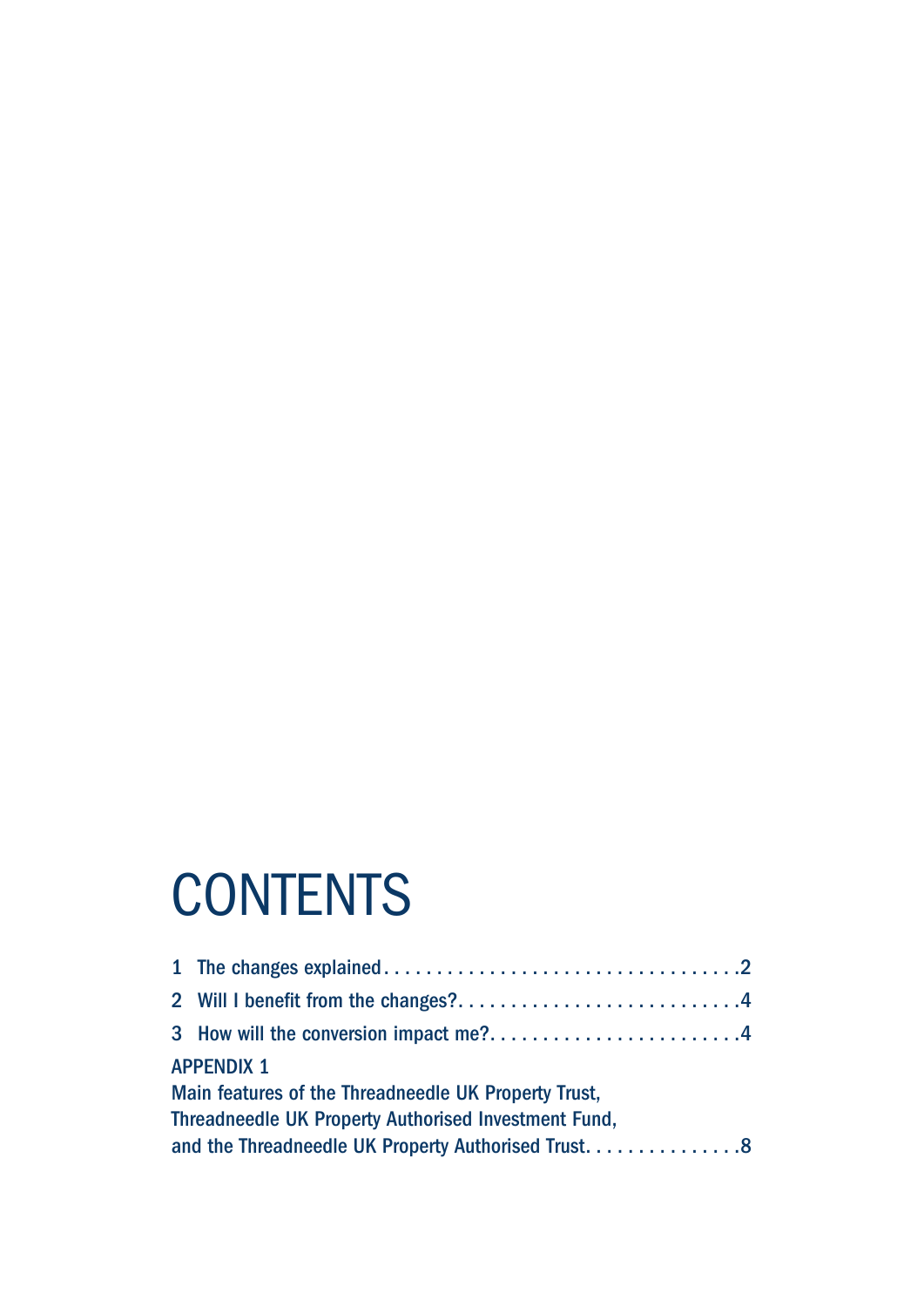# YOUR QUESTIONS ANSWERED

We realise that you may have questions about how the conversion will affect your investment. With that in mind, we have set out in the next few pages to answer the questions most commonly asked.

If you have any further questions please don't hesitate to contact us free of charge on 0800 953 0134\*. Our Client Services Team is available from 8.00am to 6.00pm, Monday to Friday. You will need to provide your client reference number in order to discuss your account details with us.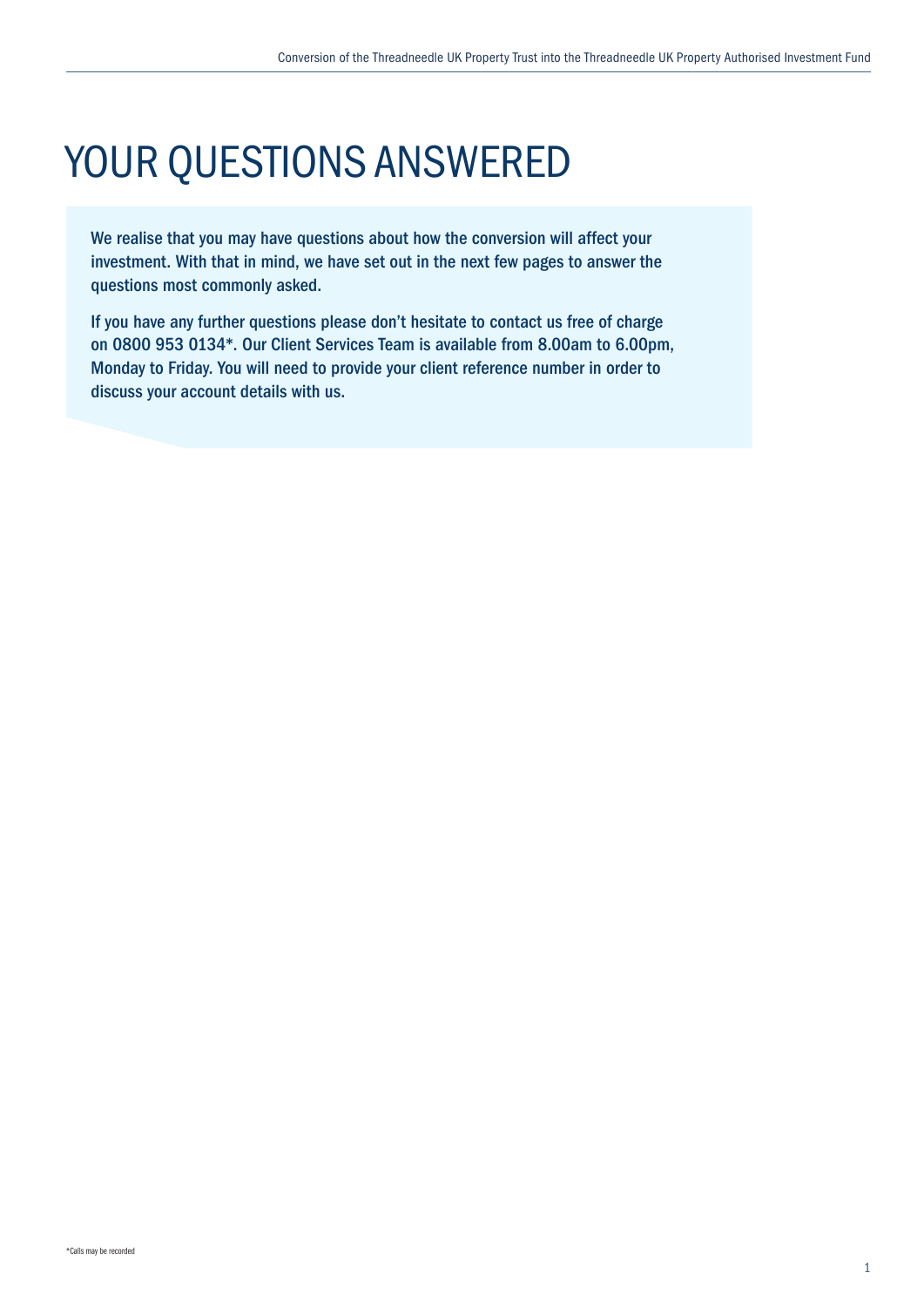# 1. THE CHANGES EXPLAINED

## INTRODUCTION

Columbia Threadneedle Investments will provide tax-exempt investors in the Threadneedle UK Property Trust (the Trust) the opportunity to benefit from the Property Authorised Investment Fund (PAIF) tax regime introduced by HM Revenue & Customs (HMRC), by converting the Trust on 14 May 2016.

To achieve the conversion, a new PAIF compliant Open-Ended Investment Company (OEIC) will be launched and the Trust shall be merged into it.

Approval for the conversion was given at an extraordinary general meeting of unitholders held on 9 April 2015. The effective date of conversion was postponed to allow sufficient time for the Scottish government to introduce tax relief on the transfer of Scottish properties into a PAIF. This relief is now available and we are satisfied the conversion should proceed in the interests of investors.

## 1.1. WHAT IS THE PURPOSE OF THE CONVERSION?

The PAIF structure will significantly benefit our tax-exempt investors, including those investing through an Individual Savings Account (ISA), Self-Invested Personal Pension (SIPP) as well as charities and directly invested pension funds. We are converting the Trust into a PAIF so that eligible investors can enjoy those benefits. However, if you are a non-exempt investor you may benefit from investing in the Threadneedle UK Property Authorised Trust (the Feeder Fund) instead. For further information about how the conversion may impact you, please see Section 3.

## 1.2. WHAT IS A PAIF?

A PAIF is an open-ended investment company, the gains of which are exempt from corporation tax. The structure was introduced by HMRC as a way of enabling eligible investors in authorised UK property funds to receive gross income from their investments (i.e. not taxed). In order to accomplish this, PAIF compliant funds are required to report the income they pay to investors in up to three streams (see Section 1.4 below).

## 1.3. WHAT WILL THE NEW PAIF BE CALLED?

The new fund will be called the Threadneedle UK Property Authorised Investment Fund and referred to throughout this document as the "Threadneedle PAIF".

## 1.4. WHAT IS STREAMED INCOME – HOW DOES IT WORK?

Typically, a property fund will derive its income from various sources, including rental income and interest.

Currently, the Trust distributes all income to its investors as a single payment in each distribution period. This payment is treated as a "dividend" distribution.

A PAIF is different as, although it still makes one payment in each distribution period, this payment is split into three separate "streams" for UK tax purposes (which will be shown on the tax voucher you receive). These separate streams are:

- $\blacksquare$  Property income
- $\blacksquare$  Interest income and
- Other income (dividends)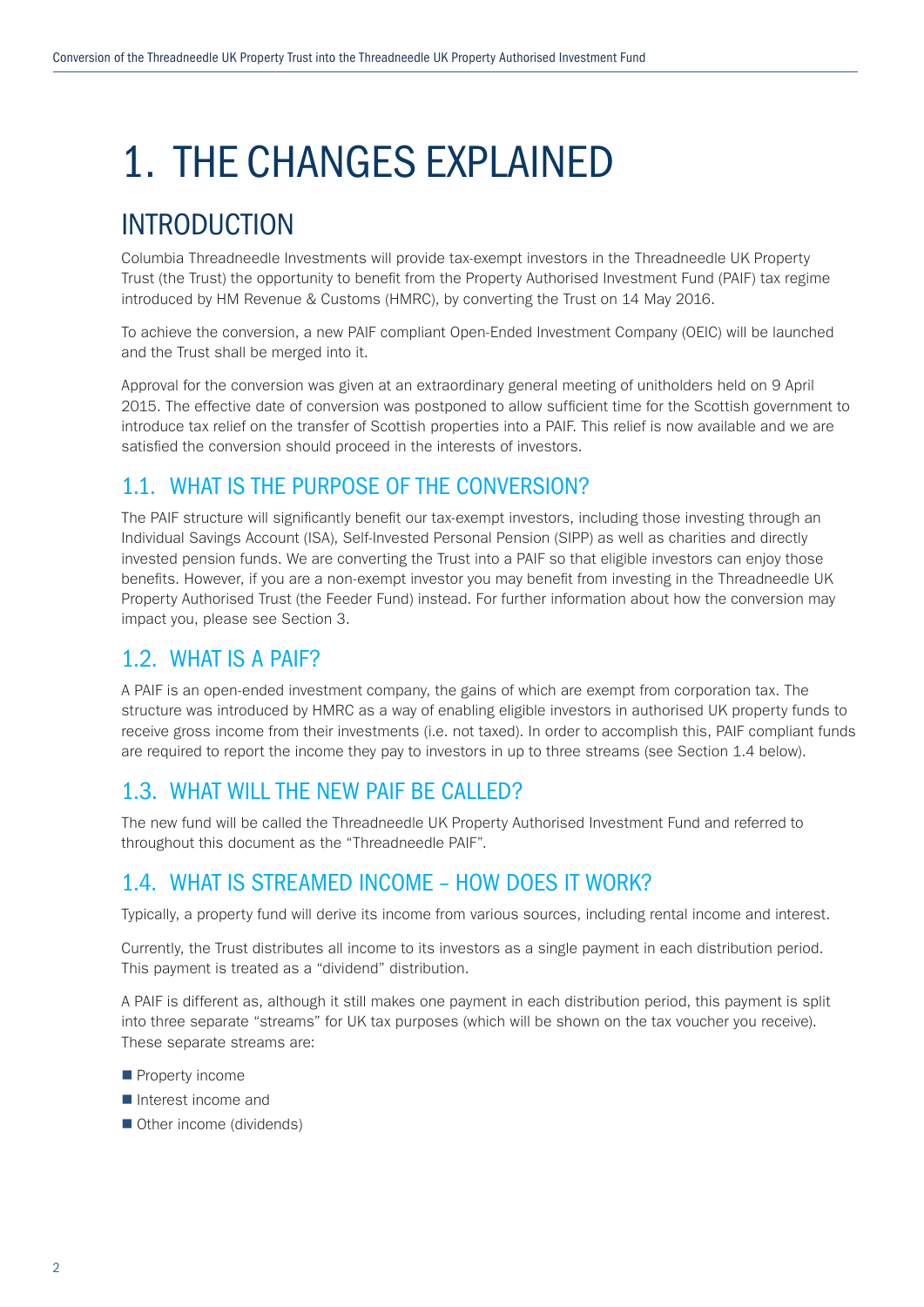Splitting the income payment into three streams allows each to be treated differently for tax purposes. As income is no longer subject to 20% tax within the fund, property income, interest income, and any other income can be paid gross (i.e. without the deduction of tax) to eligible investors.

#### Figure 1. Breakdown of PAIF payment streams

|                      |                                                           | <b>TAX TREATMENT</b>               |                                      |
|----------------------|-----------------------------------------------------------|------------------------------------|--------------------------------------|
| <b>INCOME STREAM</b> | <b>COMPRISING OF</b>                                      | <b>ELIGIBLE INVESTORS*</b>         | <b>INELIGIBLE INVESTORS*</b>         |
| Property             | Mainly property rental income                             |                                    | Paid with 20%<br>income tax deducted |
| Interest             | Any interest earned on property<br>bonds or cash deposits | Paid gross<br>without tax deducted |                                      |
| <b>Other</b>         | Any dividends (and some non-taxable<br>rental income)     | Paid gross without tax deducted    |                                      |

\*Eligible investors are those able to receive or reclaim the tax deducted at source

## 1.5. WHEN WILL THE CONVERSION TAKE PLACE?

The Trust will be converted into a PAIF with effect from 14 May 2016.

## 1.6. WHO IS PAYING THE COSTS OF THE CONVERSION?

Columbia Threadneedle Investments will bear all costs relating to the conversion.

## 1.7. WHY IS A FEEDER FUND ALSO BEING LAUNCHED?

A Feeder Fund will also be launched on the same day as the Threadneedle PAIF. A feeder fund is a fund which invests solely into another fund. In this case, the Threadneedle UK Property Authorised Trust (the Feeder Fund) will be launched to invest solely into the Threadneedle PAIF.

The Feeder Fund will not be subject to PAIF rules, and is being specifically established for corporate investors who are not eligible to invest in a PAIF, or are unable to do so for operational reasons (for instance those unable to support streamed income).

#### If you are a higher or additional rate taxpayer, you may prefer to invest in the Feeder Fund (please see Section 3.5 for more information).

A comparison of the main features of the Threadneedle PAIF and the Feeder Fund given in Appendix 1.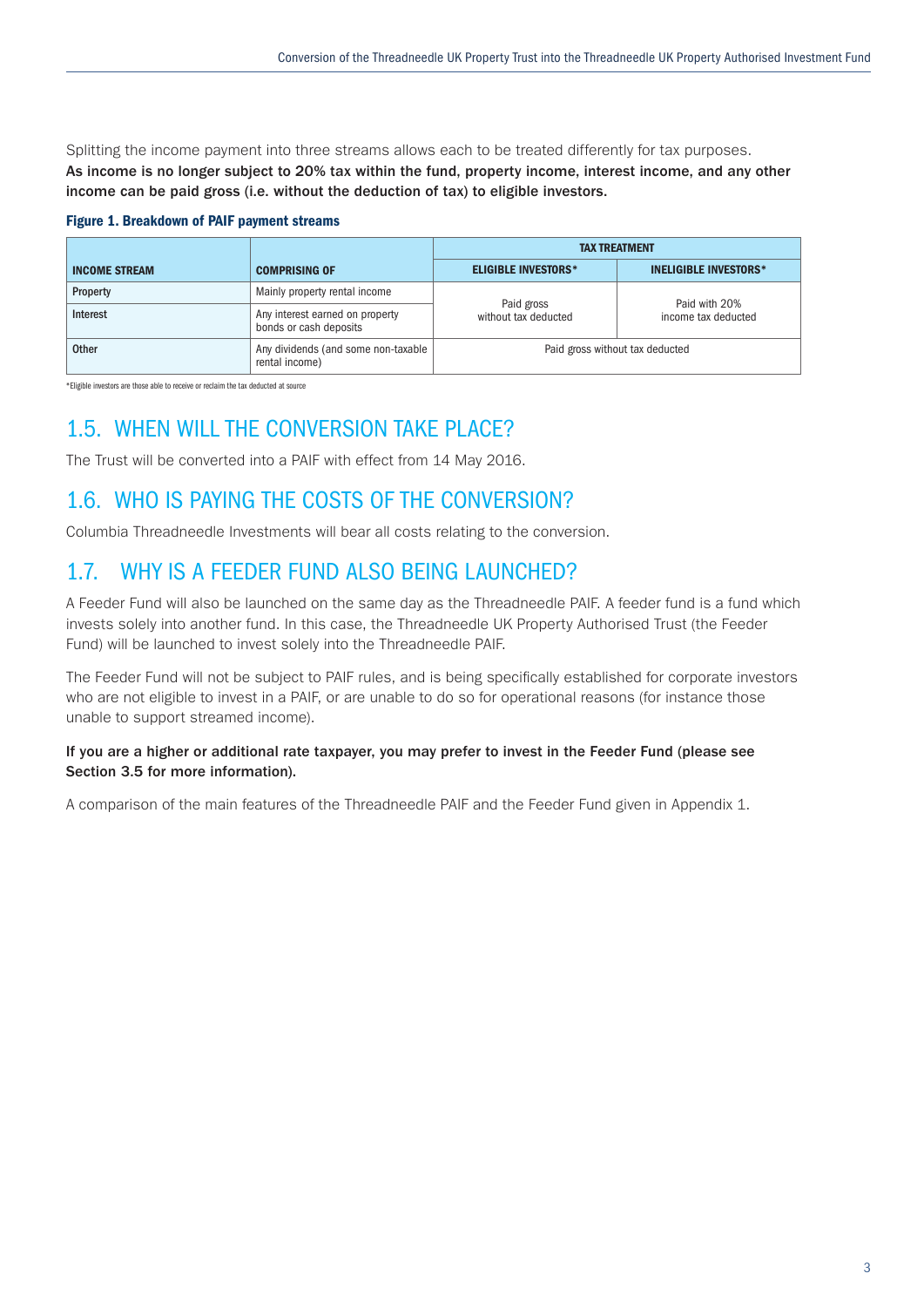# 2. WILL I BENEFIT FROM THE CHANGES?

## 2.1. DO I QUALIFY TO BENEFIT FROM GROSS DISTRIBUTIONS?

If you are invested in the Trust via a tax-exempt vehicle (for example, an ISA or a pension), or you are an exempt institutional investor (such as a charity) you will qualify to receive gross distributions from the Threadneedle PAIF.

If you do not fall in to the categories mentioned above, you will not qualify to receive gross distributions. However, if you do not pay UK income tax (for instance because your income is covered by your personal allowance), you may be able to reclaim some of the tax deducted from your income payments from HMRC.

Columbia Threadneedle Investments cannot give tax advice or comment on individual circumstances. If you are unsure regarding your tax position, you should consult a tax adviser.

## 2.2. HOW OFTEN WILL THE THREADNEEDLE PAIF MAKE INCOME DISTRIBUTIONS?

The Threadneedle PAIF (and its Feeder Fund) will make distributions more often than the Trust currently does. Income distributions will be made quarterly, rather than half-yearly. This means that those investors who take or reinvest their income can do so more frequently. We believe that this will be beneficial for most investors in the Trust.

For details of the accounting and payment dates, please refer to Section 3.11.

## 3. HOW WILL THE CONVERSION IMPACT ME?

## WHAT ARE THE TAX IMPLICATIONS?

## 3.1. I AM NOT A UK RESIDENT FOR TAX PURPOSES. CAN I CLAIM TAX BACK FROM HMRC?

Depending on your personal circumstances, you may be able to reclaim from HMRC some of the tax deducted on property income distributions and PAIF distributions (interest). Please consult HMRC or your tax adviser for more information.

## 3.2. WILL MY TAX VOUCHERS OR TAX RETURN BE AFFECTED BY THE CHANGES?

Yes. Your tax voucher will show up to three streams of income (see Section 1.4). Please note that if you hold income shares, one payment will still be paid, but this will take place more frequently, on a quarterly rather than half-yearly basis. Each income stream will need to be disclosed on your tax return separately. You should contact HMRC or your tax adviser if you are in any doubt as to how to complete your tax return.

## 3.3. WILL I NEED TO PAY CAPITAL GAINS TAX AS A RESULT OF THE CONVERSION?

Based on our understanding of tax legislation, and the tax clearances that have been obtained from HM Revenue and Customs, the conversion should not constitute a disposal giving rise to capital gains tax liability.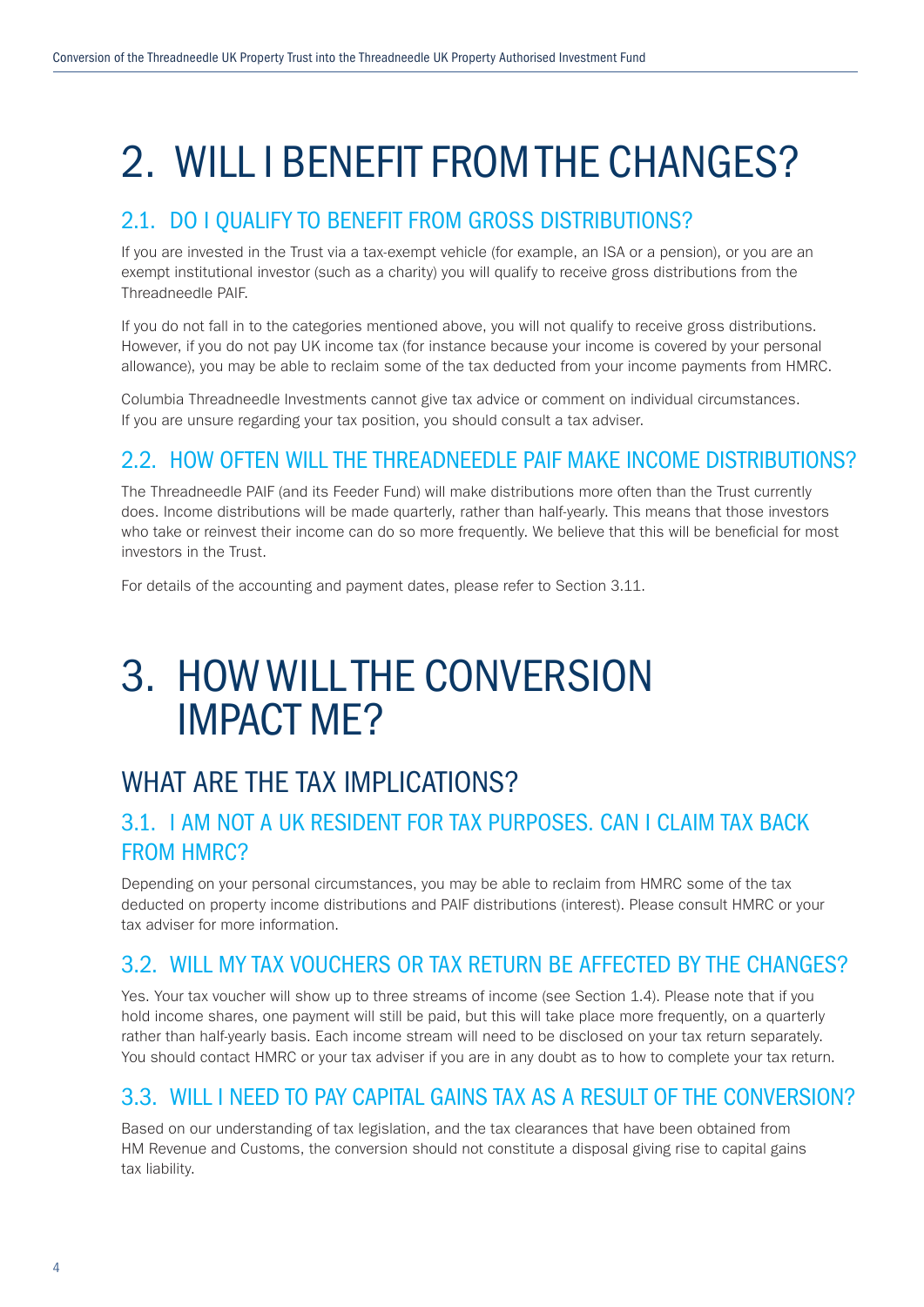## 3.4. WHAT ARE THE CHANGES TO MY TAX POSITION AFTER THE CONVERSION?

Currently the Trust pays tax at 20% on the income received and you cannot claim this back. If you are a tax-exempt investor, or you hold your investment in the Trust in an Individual Savings Account (ISA) or in a pension, you will benefit from the conversion to the Threadneedle PAIF.

If you hold shares in the Threadneedle PAIF via the Threadneedle ISA, we will be able to pay you any rental income or interest income gross of tax. Similarly, if you hold shares in the Threadneedle PAIF within an ISA not provided by us, the ISA manager should be able to facilitate arrangements for gross income payments. When holding shares in the Threadneedle PAIF via a pension, either the pension provider will arrange for it to be receiving income gross or your pension will be able to claim back the tax on your behalf. All things being equal, we believe that this will boost the income you receive from the fund by 25%.

## 3.5. HOW DO THESE CHANGES IMPACT UK NON-TAX EXEMPT INVESTORS?

#### UK non-tax exempt investors that hold units in the Trust outside of a tax wrapper (i.e. an ISA or pension) may benefit from holding shares in the Feeder Fund rather than the Threadneedle PAIF.

This is because, from 6 April 2016, there will be changes to UK tax that may impact your tax position, including:

- Introduction of a dividend allowance on the first  $£5,000$  of dividend income
- $\blacksquare$  Removal of the notional 10% dividend tax credit
- $\blacksquare$  Higher income tax charges on dividends received over £5,000

Higher rate taxpayers\* and additional rate taxpayers\*\* who currently hold units in the Trust outside of a tax wrapper such as ISA or pension may benefit from holding units in the Feeder Fund rather than shares in the Threadneedle PAIF if their dividend income, including the dividend income from the Feeder Fund, received in a tax year is *less than* the £5,000 dividend allowance.

#### \*Additional information for Higher Rate Taxpayers (HRTs)

On the basis of historic yield figures, a holding of £10,000 would generate a little over £430 of income per annum. Using the example of £430 income distribution per annum, a HRT payer who received dividend income *in excess* of £5,000 in a tax year, including the dividend income from the Feeder Fund, will be approximately £32 worse off by investing in the Feeder Fund.

#### \*\*Additional information for Additional Rate Taxpayers (ARTs)

Similar to HRT payers, using the example of £430 income distribution per annum, an ART payer who received dividend income *in excess* of £5,000 in a tax year, including the dividend income from the Feeder Fund, will be approximately £29 worse off by investing in the Feeder Fund.

This is a summary of our understanding of the current UK legislation and HM Revenue & Customs practice relevant to investors. It may be subject to change. The tax consequences of the conversion may vary depending on the law and regulations of your country of residence, citizenship or domicile. Columbia Threadneedle Investments cannot give tax advice or comment on individual circumstances. If you are in doubt about your potential liability to tax, you should consult a tax adviser.

Please note: Any investor that wishes to move to the Feeder Fund should complete the enclosed pink Election Form. Completed forms must be received by us before 25 April 2016.

## WILL THERE BE ANY CHANGES TO THE WAY IN WHICH MY INVESTMENT IS MANAGED?

## 3.6. WILL THE THREADNEEDLE PAIF AND FEEDER FUND BE MANAGED BY THE CURRENT FUND MANAGEMENT TEAM?

Yes, the current team will continue to manage the Threadneedle PAIF and Feeder Fund.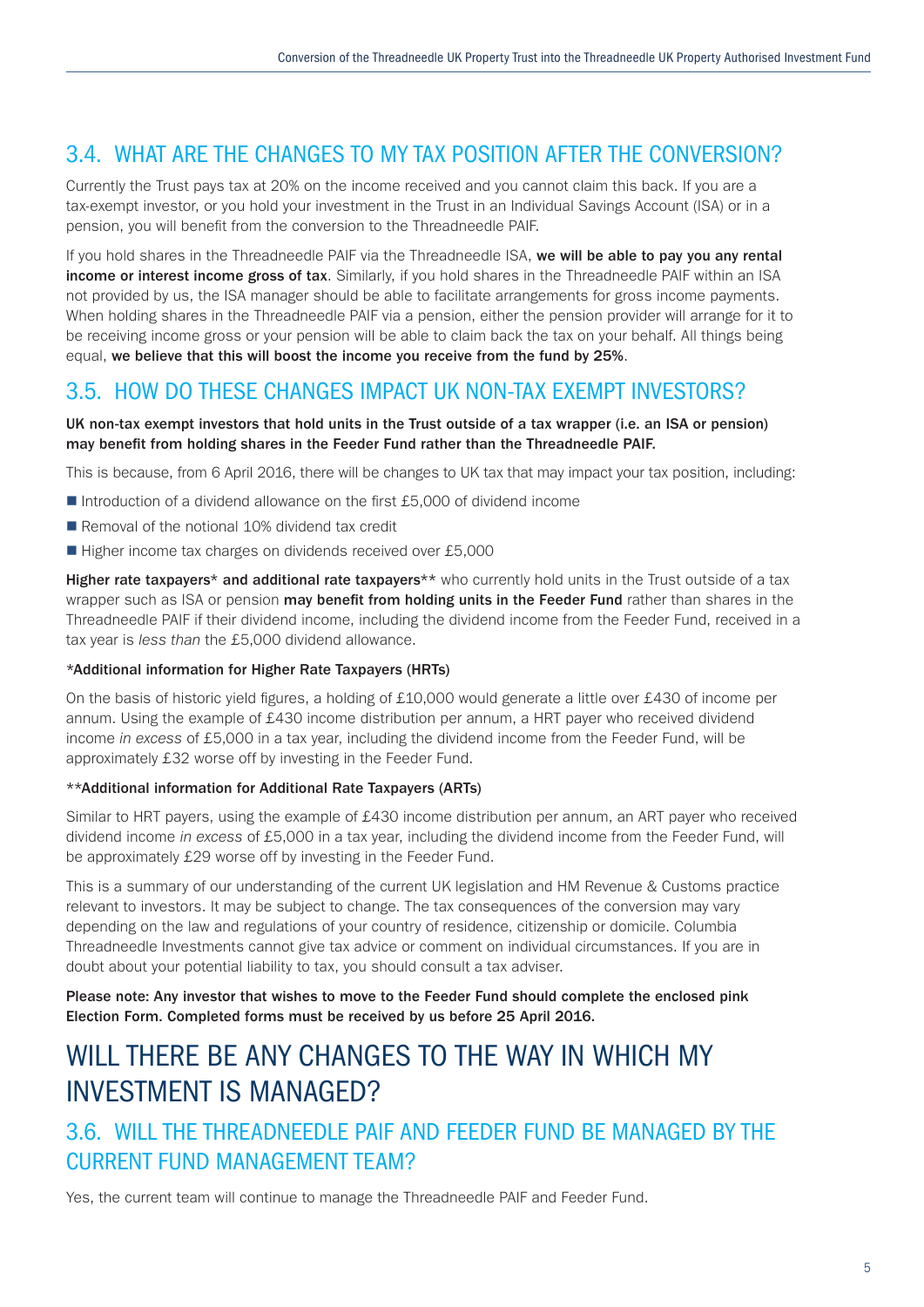## 3.7. WILL THERE BE ANY CHANGES TO THE WAY MY INVESTMENT IS BEING MANAGED?

No. The proposed change aims solely to deliver a taxation benefit for tax-exempt investors, and to allow income distributions to be made more frequently. There are no significant differences between the investment powers, risk profiles and strategies of the Trust and the Threadneedle PAIF. Your investment will be managed in the same way.

### 3.8. HOW WILL THE FEEDER FUND BE MANAGED?

The Feeder Fund will invest directly and solely in the Threadneedle PAIF and will therefore access the same underlying investments. Please note, however, that while we aim to ensure the performance of the Feeder Fund and the Threadneedle PAIF are as closely aligned as possible, the impact of any operational cash balances held in the Feeder Fund means that the investment return from units in the Feeder Fund will not be an exact match to those of the corresponding share in the Threadneedle PAIF.

### 3.9. WILL THERE BE ANY CHANGES TO THE CHARGES?

There will be no changes to the charges. In the majority of cases, after the conversion you will remain in a share class directly corresponding to your current unit class and the charges will be identical.

## 3.10. WILL THERE BE ANY CHANGES TO HOW MY INCOME DISTRIBUTIONS ARE BEING PAID?

No. If you have chosen to receive income, we will continue to pay your distributions as per your current arrangements, i.e. by direct credit or cheque. If you have chosen to reinvest your income or you have your income accumulated, this will continue after the conversion.

In contrast to the Trust however, the Threadneedle PAIF and its Feeder Fund will make income payments quarterly, instead of half yearly (see below).

## 3.11. WILL THERE BE ANY CHANGE IN INCOME DISTRIBUTION DATES?

The final distribution payment for the Trust will be made on 15 July 2016, and will pay the income accrued over the period 16 November 2015 to 13 May 2016.

Following the conversion, the Threadneedle PAIF will make payments on 15 October, 15 January, 15 April and 15 July, of each year. The first income distribution will be 15 October 2016, for the period 14 May 2016 to 15 August 2016. This is more frequent that the Trust, which makes income payments only twice per year.

If you currently have your distribution payments reinvested in additional units we will ensure that this arrangement continues. The final payment from the Trust will be reinvested into additional shares in the Threadneedle PAIF (or additional units in the Feeder Fund if you have elected to invest in the Feeder Fund).

## WHAT IMPACT WILL THE CONVERSION HAVE ON MY INVESTMENT?

## 3.12. WHY IS MY INVESTMENT BEING CONVERTED INTO SHARES IN THE THREADNEEDLE PAIF? CAN I INVEST IN THE FEEDER FUND?

There may not be a tax advantage to investing in the Threadneedle PAIF for some investors, but this fund will be the main investment vehicle. As explained in Section 1.7, a Feeder Fund is being created for investors who are either not eligible, or not equipped, to invest directly in the Threadneedle PAIF. If you are eligible to invest in the Threadneedle PAIF, your investment will be converted by default into shares in the Threadneedle PAIF on 14 May 2016.

If you have a reason why your investment should move to the Feeder Fund on the conversion date, for example if it benefits you as a non-exempt investor, you should complete the enclosed pink Election Form. The completed forms must be received by us before 25 April 2016.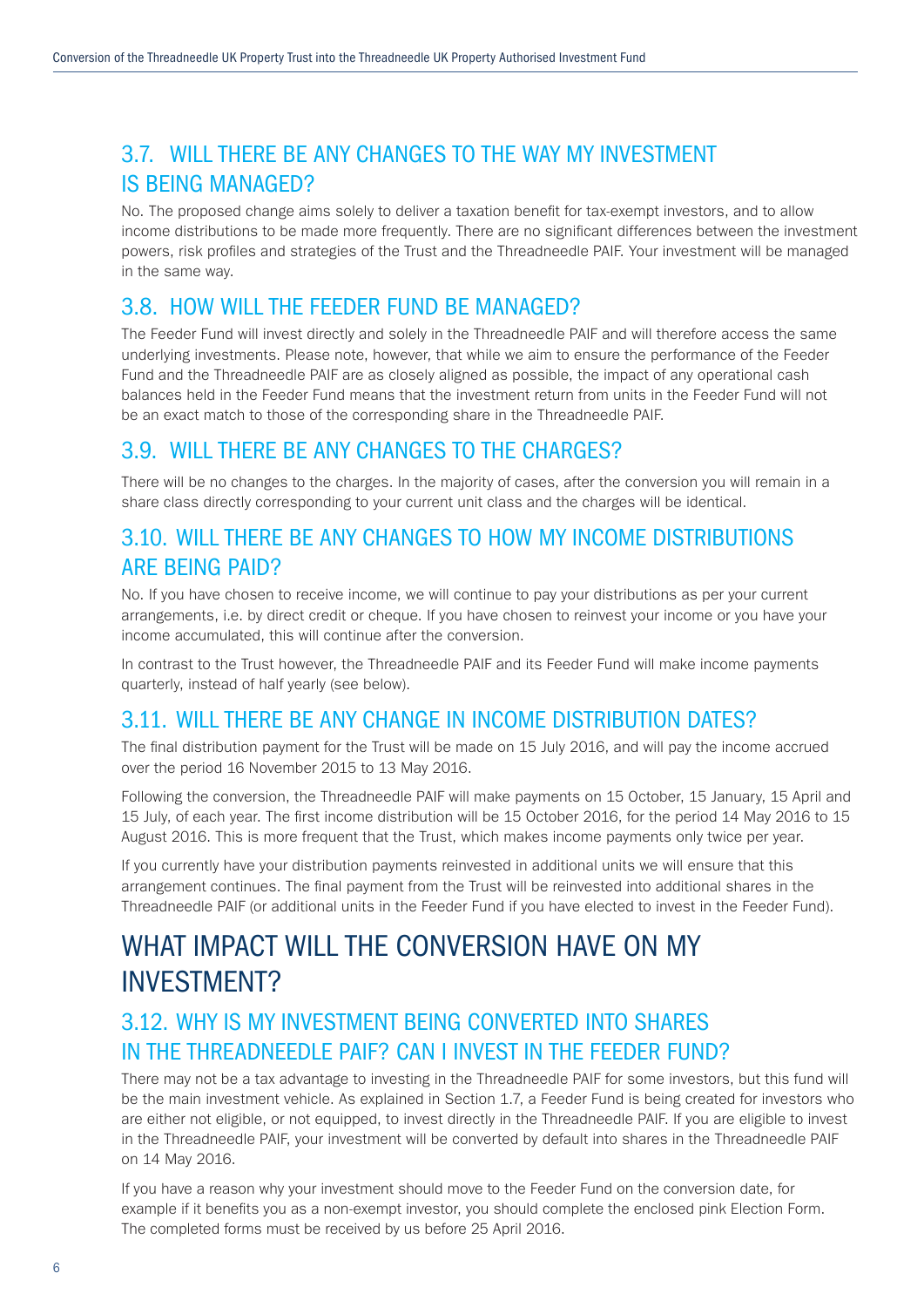## 3.13. WHAT WILL HAPPEN TO MY INVESTMENT?

Whilst the Trust is a unit trust, which issues units, the Threadneedle PAIF will be an Open-Ended Investment Company (OEIC), which issues shares.

As a retail investor, your investment in the Trust will be converted into shares in the Threadneedle PAIF on 14 May 2016. Alternatively, you will receive units in the Feeder Fund if you have elected to do so as previously explained in Section 3.12.

Corporate investors (or corporate nominees) that do not complete and return the blue coloured Form of Election and Corporate Declarations and Undertakings to us by 25 April 2016, will receive units in the Feeder Fund.

We will send you notification of your new holdings by 24 May 2016.

### 3.14. WHAT WILL HAPPEN TO MY INCOME INSTRUCTIONS?

Your income instructions will remain in place. For example, if you hold units, but have had the income reinvested, the income from your shares in the Threadneedle PAIF will also be reinvested. Similarly, if you have a bank mandate in operation, income will continue to be paid into the same bank account.

### 3.15. WILL THE CONVERSION PRODUCE A NON-DEALING PERIOD?

Dealing in units of the Trust will be suspended from noon on 12 May 2016 to allow sufficient time to implement the conversion. Dealing in the Threadneedle PAIF and the Feeder Fund will commence on 16 May 2016.

## 3.16. CAN I SELL OR SWITCH MY HOLDING BEFORE THE EFFECTIVE DATE?

Yes. You can make changes to your investment at any time before 12 noon on 12 May 2016. You may wish to contact our Client Services Team free on 0800 953 0134\* for further information ahead of doing so.

## 3.17. CAN I SELL OR SWITCH MY HOLDING BEFORE I RECEIVE NOTIFICATION OF MY NEW HOLDING?

Yes. Dealing in shares in the Threadneedle PAIF is expected to commence on 16 May 2016. You do not have to wait until you receive your conversion acknowledgement before you can deal.

### 3.18. WHAT IS THE PINK FORM FOR?

This form allows unitholders to request to be switched into the Feeder Fund (immediately after the Trust is converted) instead of receiving shares in the Threadneedle PAIF. The form is designed for individual, rather than corporate unitholders, but corporate unitholders can complete this form to confirm they wish to be invested into the Feeder Fund, should they wish.

## 3.19. WILL I BE CHARGED IF I TAKE MY MONEY OUT OF THE TRUST?

No. You will not be charged if you take your money out of the Trust.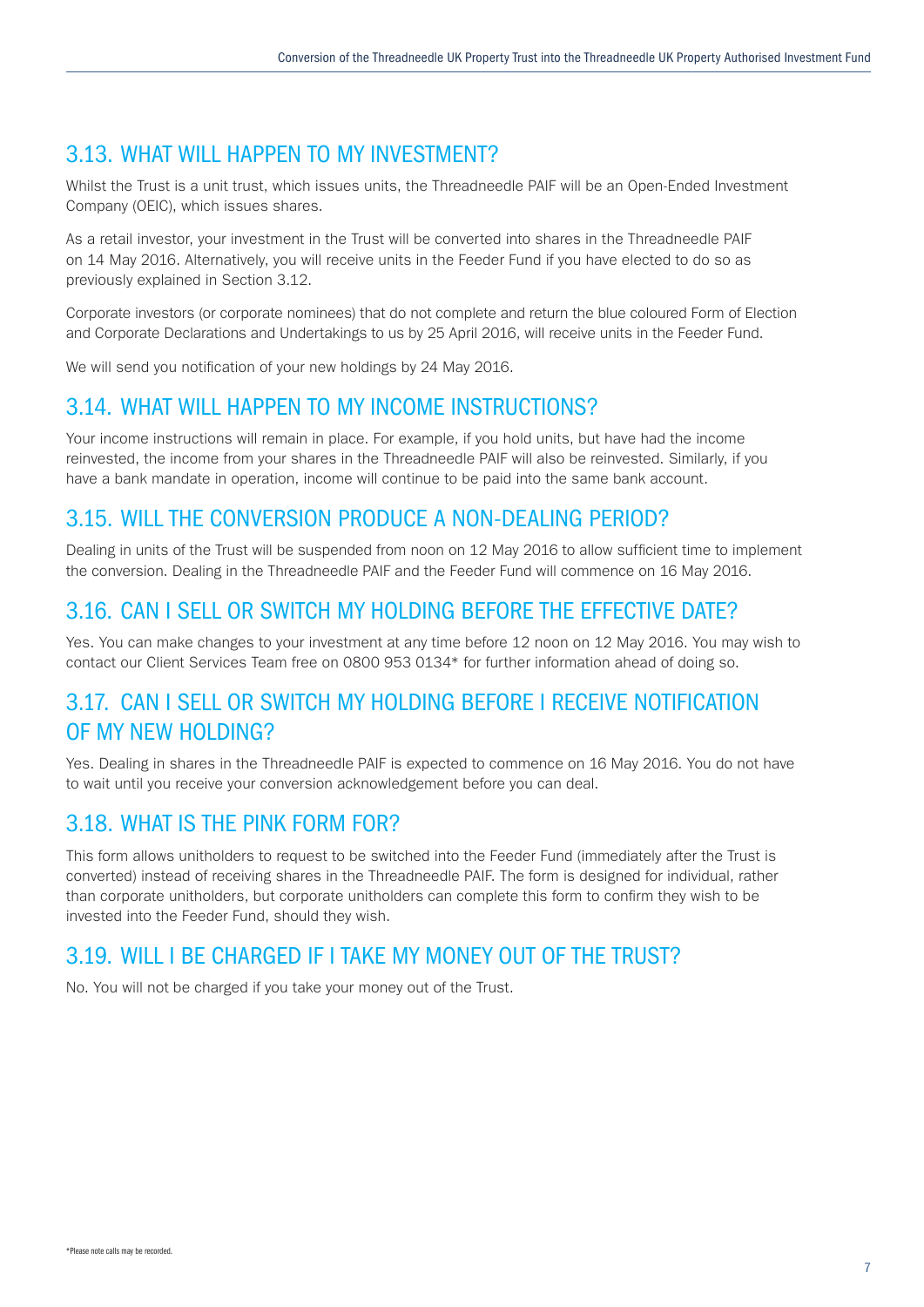# APPENDIX 1

## MAIN FEATURES OF THE THREADNEEDLE UK PROPERTY TRUST, THE THREADNEEDLE UK PROPERTY AUTHORISED INVESTMENT FUND AND THREADNEEDLE UK PROPERTY AUTHORISED TRUST

#### Table 2: Comparison of fund characteristics

| <b>Name</b>                        | <b>Threadneedle UK Property Trust</b><br>(the Trust)                                                                                                                                                                                                                                        | <b>Threadneedle UK Property</b><br><b>Authorised Investment Fund</b><br>(the Threadneedle PAIF)                                                                                                                                                                                                                                                                                                                                                                                                                                                                                                                                                                                                                                                                           | <b>Threadneedle UK Property</b><br><b>Authorised Trust</b><br>(the Feeder Fund)                                                                                                                                                                                                                                                                                                                                                   |
|------------------------------------|---------------------------------------------------------------------------------------------------------------------------------------------------------------------------------------------------------------------------------------------------------------------------------------------|---------------------------------------------------------------------------------------------------------------------------------------------------------------------------------------------------------------------------------------------------------------------------------------------------------------------------------------------------------------------------------------------------------------------------------------------------------------------------------------------------------------------------------------------------------------------------------------------------------------------------------------------------------------------------------------------------------------------------------------------------------------------------|-----------------------------------------------------------------------------------------------------------------------------------------------------------------------------------------------------------------------------------------------------------------------------------------------------------------------------------------------------------------------------------------------------------------------------------|
| Fund type                          | Authorised non-UCITS Retail Scheme                                                                                                                                                                                                                                                          | Authorised non-UCITS Retail Scheme<br>and a PAIF                                                                                                                                                                                                                                                                                                                                                                                                                                                                                                                                                                                                                                                                                                                          | Authorised non-UCITS Retail Scheme                                                                                                                                                                                                                                                                                                                                                                                                |
| Legal structure                    | Unit trust                                                                                                                                                                                                                                                                                  | <b>OEIC</b>                                                                                                                                                                                                                                                                                                                                                                                                                                                                                                                                                                                                                                                                                                                                                               | Unit trust                                                                                                                                                                                                                                                                                                                                                                                                                        |
| Manager/ACD                        | <b>Threadneedle Investment Services</b><br>Limited                                                                                                                                                                                                                                          | <b>Threadneedle Investment Services</b><br>Limited                                                                                                                                                                                                                                                                                                                                                                                                                                                                                                                                                                                                                                                                                                                        | Threadneedle Investment Services<br>Limited                                                                                                                                                                                                                                                                                                                                                                                       |
| Trustee/Depositary                 | Citibank Europe plc, UK Branch                                                                                                                                                                                                                                                              | Citibank Europe plc, UK Branch                                                                                                                                                                                                                                                                                                                                                                                                                                                                                                                                                                                                                                                                                                                                            | Citibank Europe plc, UK Branch                                                                                                                                                                                                                                                                                                                                                                                                    |
| <b>Investment Manager</b>          | Threadneedle Asset Management<br>Limited                                                                                                                                                                                                                                                    | Threadneedle Asset Management<br>Limited                                                                                                                                                                                                                                                                                                                                                                                                                                                                                                                                                                                                                                                                                                                                  | Threadneedle Asset Management<br>Limited                                                                                                                                                                                                                                                                                                                                                                                          |
| <b>Standing Independent Valuer</b> | <b>CBRE Limited</b>                                                                                                                                                                                                                                                                         | <b>CBRE Limited</b>                                                                                                                                                                                                                                                                                                                                                                                                                                                                                                                                                                                                                                                                                                                                                       | N/A                                                                                                                                                                                                                                                                                                                                                                                                                               |
| <b>Permitted investors</b>         | Professional/institutional investors<br>which may be Bodies Corporate and<br>retail investors                                                                                                                                                                                               | Professional/institutional investors<br>which may be Bodies Corporate<br>(subject to the upper limit of 9.5%)<br>and retail investors.<br>Body Corporate investors not eligible<br>to invest in the Threadneedle PAIF<br>must invest through the Feeder Fund                                                                                                                                                                                                                                                                                                                                                                                                                                                                                                              | Professional/institutional investors<br>which may be Bodies Corporate and<br>retail investors                                                                                                                                                                                                                                                                                                                                     |
| Investment objective               | The objective of the Trust is to obtain<br>a total return based on income and<br>capital appreciation primarily through<br>investment in certain kinds of real<br>estate, property-related securities,<br>government and public securities<br>and units in collective investment<br>schemes | It is intended that the Threadneedle<br>PAIF be a PAIF at all times and so<br>its investment objective is to carry<br>on Property Investment Business<br>and to manage cash raised from<br>investors for investment in the<br>Property Investment Business as<br>further described below. HMRC<br>has confirmed to the ACD that<br>the Threadneedle PAIF meets the<br>requirements to qualify as a PAIF<br>under regulation 690 of the Tax<br>Regulations<br>The objective of the Threadneedle<br>PAIF is to obtain a total return based<br>on income and capital appreciation<br>predominantly through investment in<br>certain kinds of real estate, property-<br>related securities, government<br>and public securities and units in<br>collective investment schemes | It is intended that the Trust be a<br>feeder fund for the Threadneedle PAIF<br>at all times. The Threadneedle UK<br>Property Authorised Investment Fund,<br>an open-ended investment company,<br>is constituted as a non-UCITS retail<br>scheme and qualifies as a PAIF.<br>The objective of the Trust is to obtain<br>a total return based on income and<br>capital appreciation by investing<br>solely in the Threadneedle PAIF |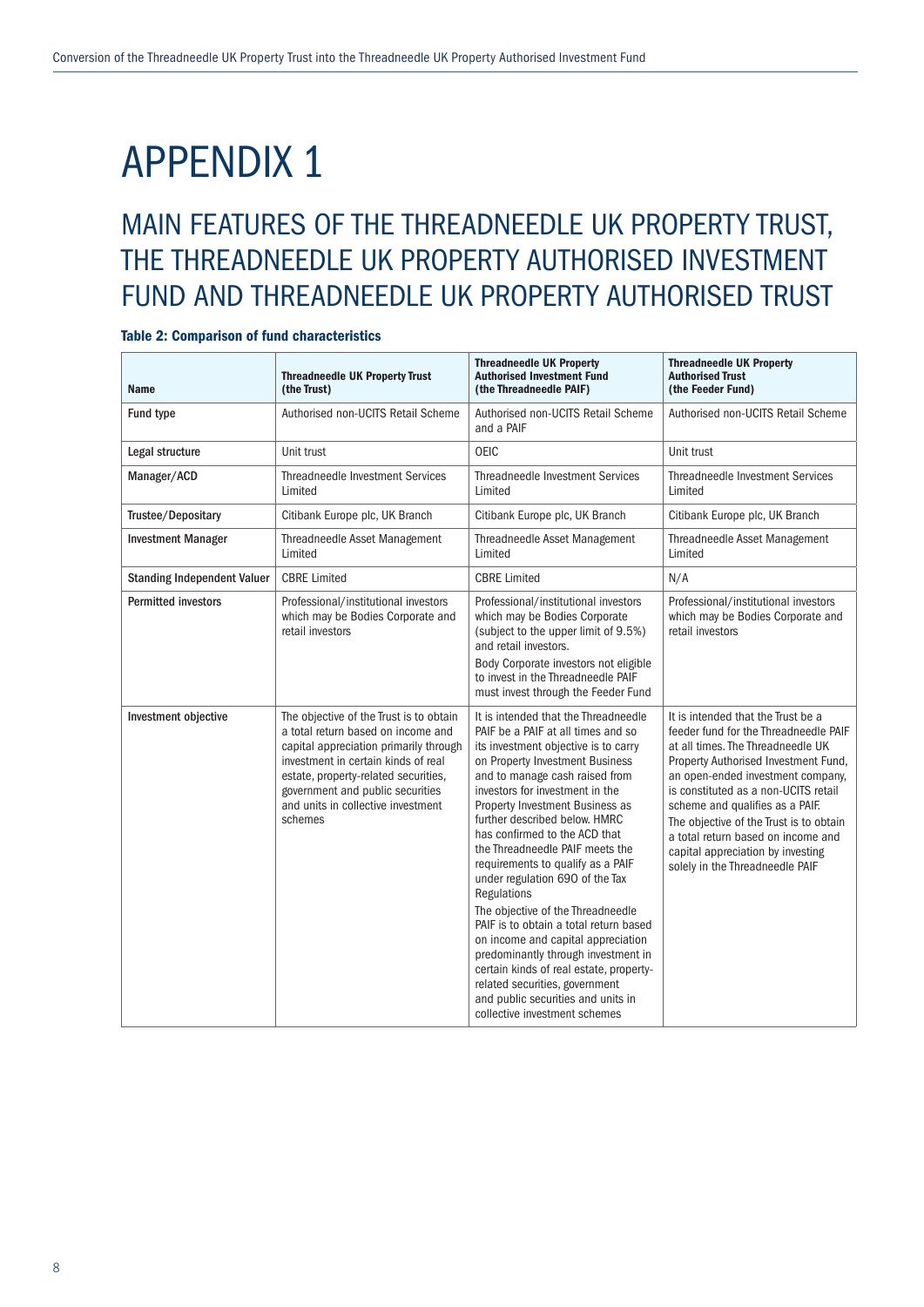| <b>Name</b>                                                                                                                                               | <b>Threadneedle UK Property Trust</b><br>(the Trust)                                                                                                                                                                                                                                                                                                                                                                                                                                                                      | <b>Threadneedle UK Property</b><br><b>Authorised Investment Fund</b><br>(the Threadneedle PAIF)                                                                                                                                                                                                                                                                                                                                                                                                                                                                                                                                                                           | <b>Threadneedle UK Property</b><br><b>Authorised Trust</b><br>(the Feeder Fund)                                                                                                                                                                                                                                                                                                                                                                                             |
|-----------------------------------------------------------------------------------------------------------------------------------------------------------|---------------------------------------------------------------------------------------------------------------------------------------------------------------------------------------------------------------------------------------------------------------------------------------------------------------------------------------------------------------------------------------------------------------------------------------------------------------------------------------------------------------------------|---------------------------------------------------------------------------------------------------------------------------------------------------------------------------------------------------------------------------------------------------------------------------------------------------------------------------------------------------------------------------------------------------------------------------------------------------------------------------------------------------------------------------------------------------------------------------------------------------------------------------------------------------------------------------|-----------------------------------------------------------------------------------------------------------------------------------------------------------------------------------------------------------------------------------------------------------------------------------------------------------------------------------------------------------------------------------------------------------------------------------------------------------------------------|
| Investment policy                                                                                                                                         | The Trust will invest primarily in UK<br>commercial real estate. It may also<br>invest in US or Continental European<br>real estate, property-related<br>securities, property investment<br>companies, collective investment<br>schemes (including other collective<br>investment schemes managed,<br>advised or operated by the Manager<br>or its associates), cash and near<br>cash, warrants, deposits and money<br>market instruments. Derivatives<br>may be used for efficient portfolio<br>management purposes only | The Threadneedle PAIF will invest<br>primarily in UK commercial real<br>estate. It may also invest in US or<br>Continental European real estate,<br>property-related securities, property<br>investment companies, collective<br>investment schemes (including<br>other collective investment schemes<br>managed, advised or operated by the<br>ACD or its associates), cash and near<br>cash, warrants, deposits and money<br>market instruments. Derivatives may<br>be used for investment purposes<br>on the giving of 60 days' notice to<br>Shareholders. At the date of this<br>circular derivatives are used for<br>efficient portfolio management<br>purposes only | The Feeder Fund will invest solely in<br>the Threadneedle PAIF.<br>The investment policy of the Trust<br>means that it may be appropriate<br>for the Trust to hold cash or near<br>cash. This will only occur where the<br>Manager reasonably regards it as<br>necessary to enable the pursuit of<br>the Trust's objective, redemption of<br>units, efficient management of the<br>Trust in accordance with its objective,<br>or for purposes ancillary to its<br>objective |
| Unit classes                                                                                                                                              | Class 1<br>Class 2                                                                                                                                                                                                                                                                                                                                                                                                                                                                                                        | Class 1<br>Class <sub>2</sub>                                                                                                                                                                                                                                                                                                                                                                                                                                                                                                                                                                                                                                             | Class 1<br>Class 2                                                                                                                                                                                                                                                                                                                                                                                                                                                          |
| Unit class type                                                                                                                                           | Net income and accumulation                                                                                                                                                                                                                                                                                                                                                                                                                                                                                               | Net income and accumulation and<br>gross income and accumulation                                                                                                                                                                                                                                                                                                                                                                                                                                                                                                                                                                                                          | Net income and accumulation                                                                                                                                                                                                                                                                                                                                                                                                                                                 |
| Pricing                                                                                                                                                   | Dual pricing                                                                                                                                                                                                                                                                                                                                                                                                                                                                                                              | Dual pricing                                                                                                                                                                                                                                                                                                                                                                                                                                                                                                                                                                                                                                                              | Dual pricing                                                                                                                                                                                                                                                                                                                                                                                                                                                                |
| Frequency of pricing                                                                                                                                      | Daily                                                                                                                                                                                                                                                                                                                                                                                                                                                                                                                     | Daily                                                                                                                                                                                                                                                                                                                                                                                                                                                                                                                                                                                                                                                                     | Daily                                                                                                                                                                                                                                                                                                                                                                                                                                                                       |
| Frequency of dealing<br>for subscriptions and<br>redemptions                                                                                              | Daily                                                                                                                                                                                                                                                                                                                                                                                                                                                                                                                     | Daily                                                                                                                                                                                                                                                                                                                                                                                                                                                                                                                                                                                                                                                                     | Daily                                                                                                                                                                                                                                                                                                                                                                                                                                                                       |
| Final accounting date                                                                                                                                     | 15 May                                                                                                                                                                                                                                                                                                                                                                                                                                                                                                                    | 15 May                                                                                                                                                                                                                                                                                                                                                                                                                                                                                                                                                                                                                                                                    | 15 May                                                                                                                                                                                                                                                                                                                                                                                                                                                                      |
| Interim accounting dates                                                                                                                                  | 15 November                                                                                                                                                                                                                                                                                                                                                                                                                                                                                                               | 15 November, 15 February,<br>15 August                                                                                                                                                                                                                                                                                                                                                                                                                                                                                                                                                                                                                                    | 15 November, 15 February,<br>15 August                                                                                                                                                                                                                                                                                                                                                                                                                                      |
| Annual distribution date                                                                                                                                  | 15 July                                                                                                                                                                                                                                                                                                                                                                                                                                                                                                                   | 15 July                                                                                                                                                                                                                                                                                                                                                                                                                                                                                                                                                                                                                                                                   | 15 July                                                                                                                                                                                                                                                                                                                                                                                                                                                                     |
| Interim distribution dates                                                                                                                                | 15 January                                                                                                                                                                                                                                                                                                                                                                                                                                                                                                                | 15 January, 15 April, 15 October                                                                                                                                                                                                                                                                                                                                                                                                                                                                                                                                                                                                                                          | 15 January, 15 April, 15 October                                                                                                                                                                                                                                                                                                                                                                                                                                            |
| Initial charge                                                                                                                                            | Class 1:5%<br>Class 2: 0%                                                                                                                                                                                                                                                                                                                                                                                                                                                                                                 | Class 1:5%<br>Class 2: 0%                                                                                                                                                                                                                                                                                                                                                                                                                                                                                                                                                                                                                                                 | Class 1:5%<br>Class 2: 0%                                                                                                                                                                                                                                                                                                                                                                                                                                                   |
| Annual management charge                                                                                                                                  | Class 1: 1.5%<br>Class 2: 0.75%                                                                                                                                                                                                                                                                                                                                                                                                                                                                                           | Class 1: 1.5%<br>Class 2: 0.75%                                                                                                                                                                                                                                                                                                                                                                                                                                                                                                                                                                                                                                           | Class 1: 1.5%<br>Class 2: 0.75%                                                                                                                                                                                                                                                                                                                                                                                                                                             |
| <b>Ongoing charges figure</b><br>(OCF)<br>(the OCF includes charges such as the fund's<br>annual management charge, registration fee<br>and custody fees) | Class 1: 1.63%<br>Class 2: 0.81%                                                                                                                                                                                                                                                                                                                                                                                                                                                                                          | Class 1: 1.63%<br>Class 2: 0.81%                                                                                                                                                                                                                                                                                                                                                                                                                                                                                                                                                                                                                                          | Class 1: 1.63%<br>Class 2: 0.81%                                                                                                                                                                                                                                                                                                                                                                                                                                            |
| Minimum initial investment                                                                                                                                | Class 1: £1,000<br>Class 2: £500,000                                                                                                                                                                                                                                                                                                                                                                                                                                                                                      | Class 1: £1,000<br>Class 2: £500,000                                                                                                                                                                                                                                                                                                                                                                                                                                                                                                                                                                                                                                      | Class 1: £1,000<br>Class 2: £500,000                                                                                                                                                                                                                                                                                                                                                                                                                                        |
| Minimum subsequent<br>investment                                                                                                                          | Class 1: £1,000<br>Class 2: £25,000                                                                                                                                                                                                                                                                                                                                                                                                                                                                                       | Class 1: £1,000<br>Class 2: £25,000                                                                                                                                                                                                                                                                                                                                                                                                                                                                                                                                                                                                                                       | Class 1: £1,000<br>Class 2: £25,000                                                                                                                                                                                                                                                                                                                                                                                                                                         |
| Minimum holding                                                                                                                                           | Class 1: £500<br>Class 2: £25,000                                                                                                                                                                                                                                                                                                                                                                                                                                                                                         | Class 1: £500<br>Class 2: £25,000                                                                                                                                                                                                                                                                                                                                                                                                                                                                                                                                                                                                                                         | Class 1: £500<br>Class 2: £25,000                                                                                                                                                                                                                                                                                                                                                                                                                                           |
| Minimum redemption                                                                                                                                        | Class 1: £500<br>Class 2: £25,000                                                                                                                                                                                                                                                                                                                                                                                                                                                                                         | Class 1: £500<br>Class 2: £25,000                                                                                                                                                                                                                                                                                                                                                                                                                                                                                                                                                                                                                                         | Class 1: £500<br>Class 2: £25,000                                                                                                                                                                                                                                                                                                                                                                                                                                           |
| <b>Redemption charge</b>                                                                                                                                  | N/A                                                                                                                                                                                                                                                                                                                                                                                                                                                                                                                       | N/A                                                                                                                                                                                                                                                                                                                                                                                                                                                                                                                                                                                                                                                                       | N/A                                                                                                                                                                                                                                                                                                                                                                                                                                                                         |
| <b>Valuation point</b>                                                                                                                                    | 12.00 noon (each UK business day)                                                                                                                                                                                                                                                                                                                                                                                                                                                                                         | 12.00 noon (each UK business day)                                                                                                                                                                                                                                                                                                                                                                                                                                                                                                                                                                                                                                         | 12.00 noon (each UK business day)                                                                                                                                                                                                                                                                                                                                                                                                                                           |
| Dealing cut-off point                                                                                                                                     | 12.00 noon                                                                                                                                                                                                                                                                                                                                                                                                                                                                                                                | 12.00 noon                                                                                                                                                                                                                                                                                                                                                                                                                                                                                                                                                                                                                                                                | 12.00 noon                                                                                                                                                                                                                                                                                                                                                                                                                                                                  |